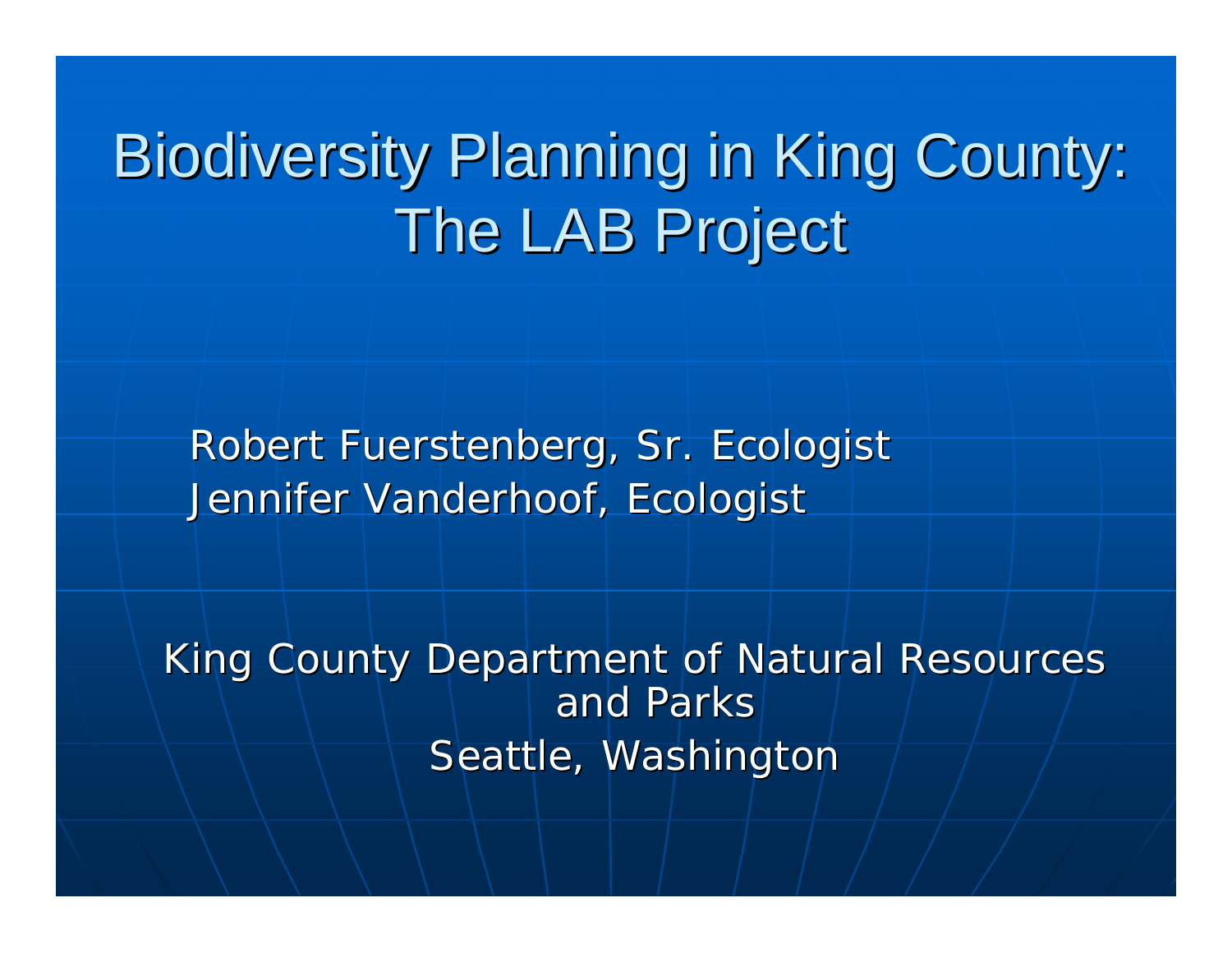### Local Action for Biodiversity Local Action for Biodiversity

- A project of the International Committee for Local Environmental Initiatives, began in 2006 Environmental Initiatives, began in 2006
- Sponsored by the International Union for the Conservation of Nature (IUCN), Countdown 2010, South African Biodiversity Initiative, Roma Natura;
- $\blacksquare$  Contributions of urban(izing) areas to biodiversity
- $\textcolor{red}{\bullet}$  \20 participants worldwide
- $\mathbb{R}^2$ King County joined the initiative in 2007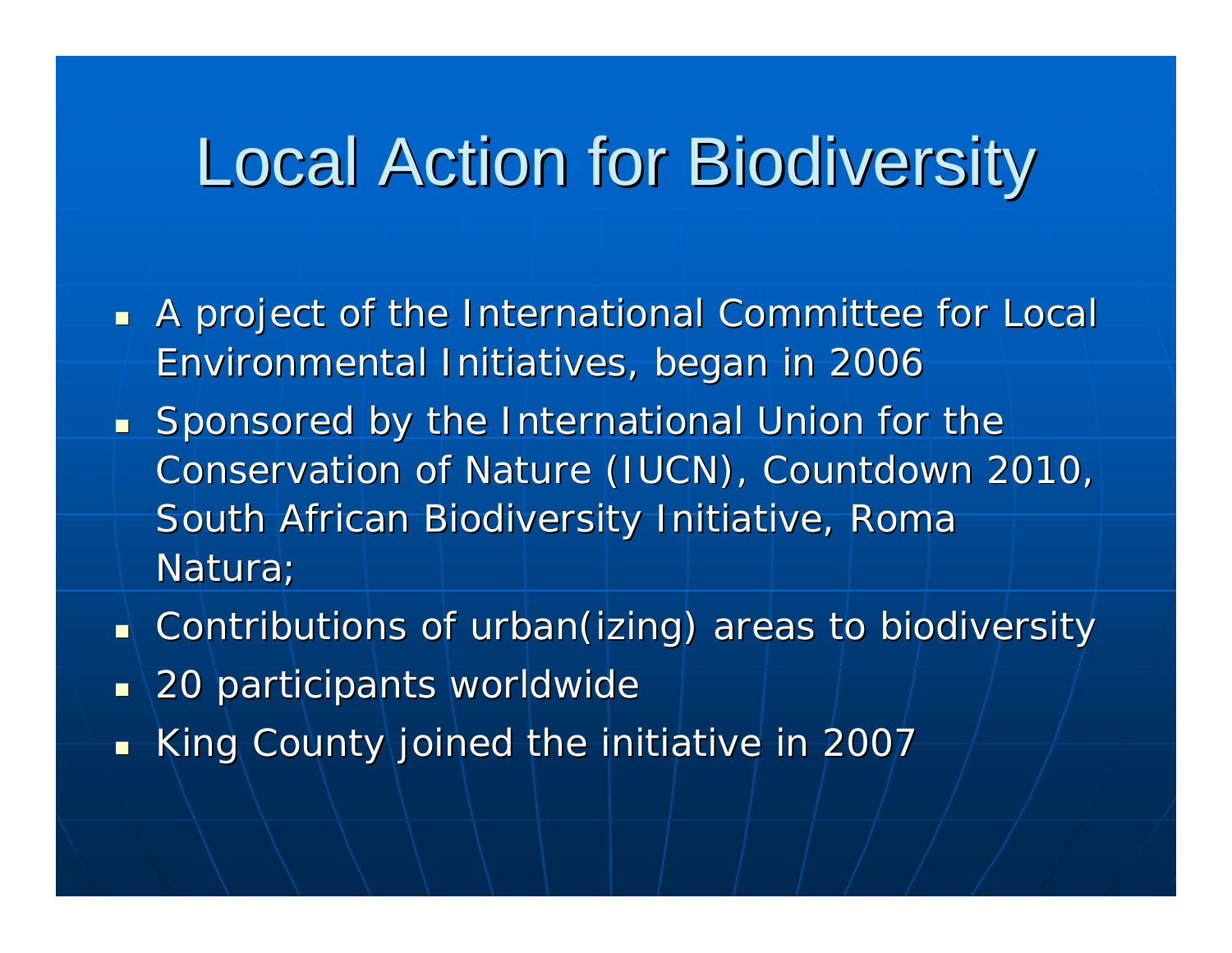### **Current Participants**

-

- Barcelona (Spain) - Bonn (Germany) - Cape Town (South Africa) - Durban (South Africa) - Edmonton (Canada) - Ekurhuleni (South Africa) - Ile de France (Paris, France) - Johannesburg (South Africa) - Joondalup (Australia) - King County (USA)

Leicester (U.K) Liverpool (Australia) Nagoya (Japan) Querétaro (Mexico) São Paulo (Brazil) Seoul (Korea) -Tilburg (Netherlands) - Waitakere (New Zealand) Walvis Bay (Namibia) Zagreb (Croatia)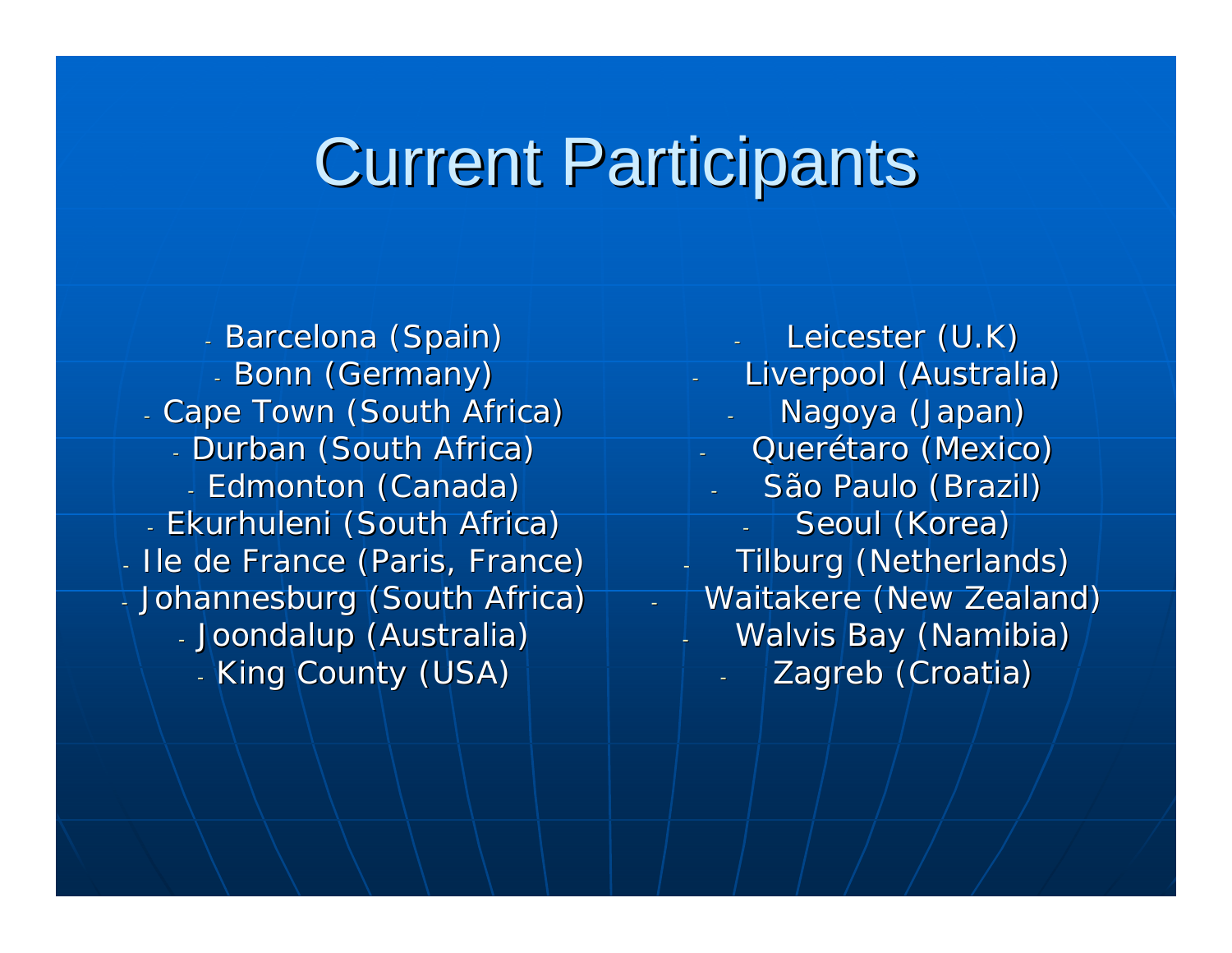### The LAB Project Timeline

- $\sim$  Completed biodiversity report in 2007;  $\sim$ printed 2008;
- $\mathbb{R}^2$  $\blacksquare$  Next: Develop biodiversity framework and strategy in 2008
- $\mathbb{R}^2$ Develop biodiversity plan in 2009
- È. Implement 5 new biodiversity projects or programs by 2010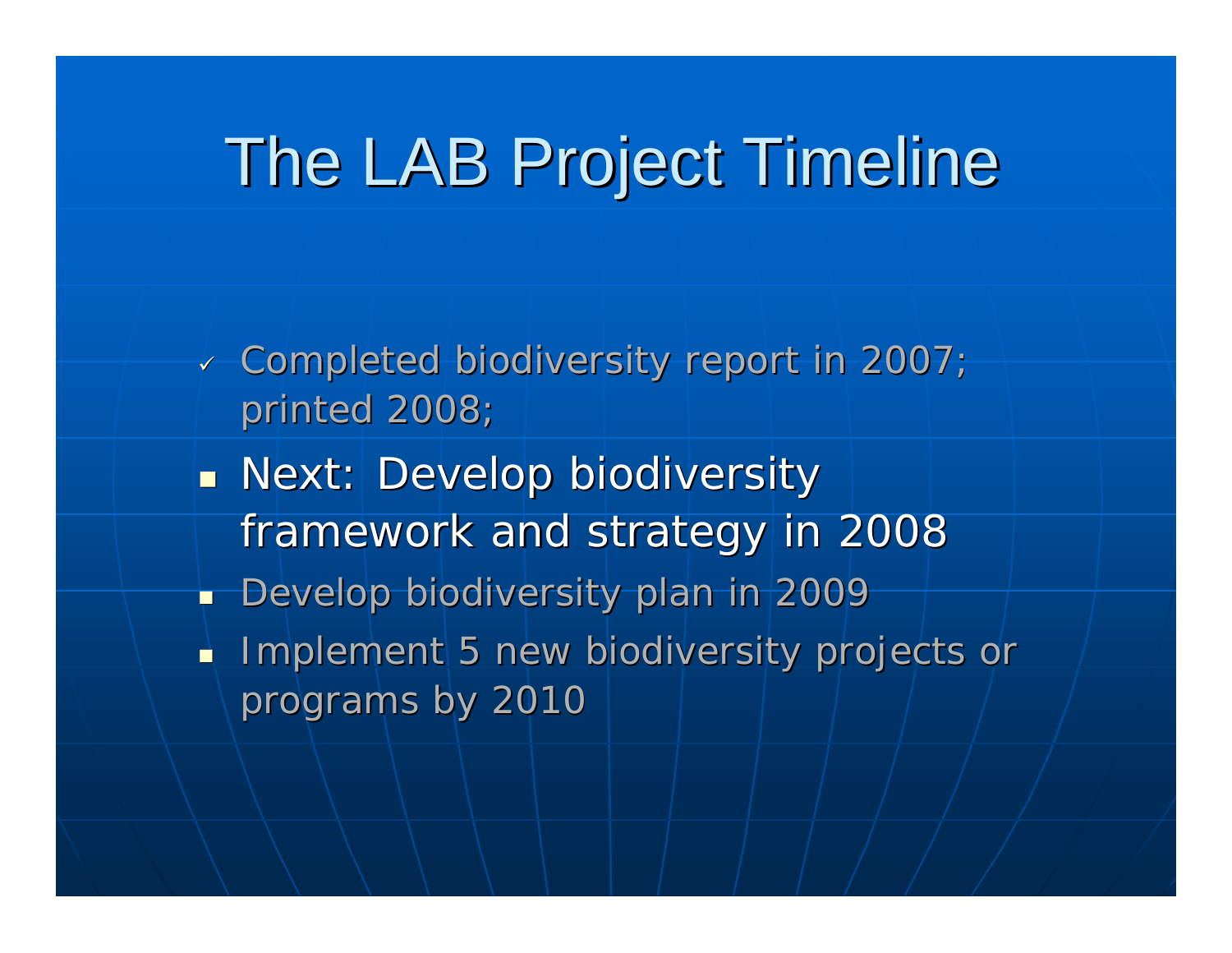# King County Biodiversity Report

- $\blacksquare$ Completed fall 2007 Completed fall 2007
- П Printed April 2008
- П Topics:
	- **Status**
	- Threats
	- Management
	- Governance
- $\blacksquare$ Two maps produced
	- Landscape Diversity
	- Rare, Threatened, & Endangered Plants & Animals Endangered Plants & Animals





ENHANCING URPAN NATURE THROUGH A GLOPAL NETWORK OF LOCAL GOVERNMENTS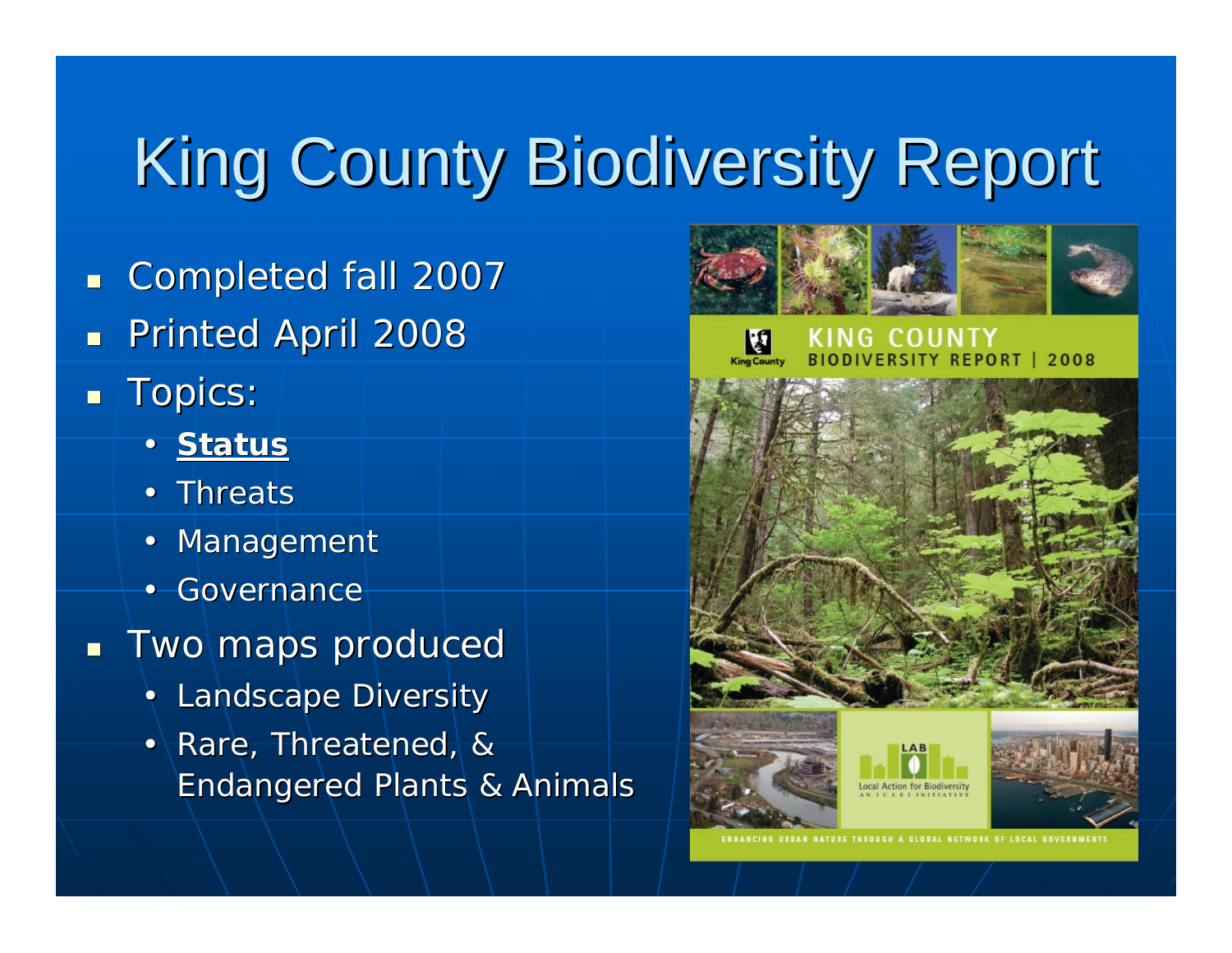### King County Biodiversity Report: **Status**

#### $\mathbb{R}^2$  $\blacksquare$  Biodiversity levels covered:

- ecoregion (landscape)
- ecosystems
- habitat
- species

Biodiversity is defined as the variety of living organisms considered at all levels, from genetic diversity through species, to higher taxonomic levels, and includes the variety of habitats, ecosystems, and landscapes in which the species are found.

 $\mathbb{R}^2$  $\blacksquare$  Missing: biodiversity at the genetic level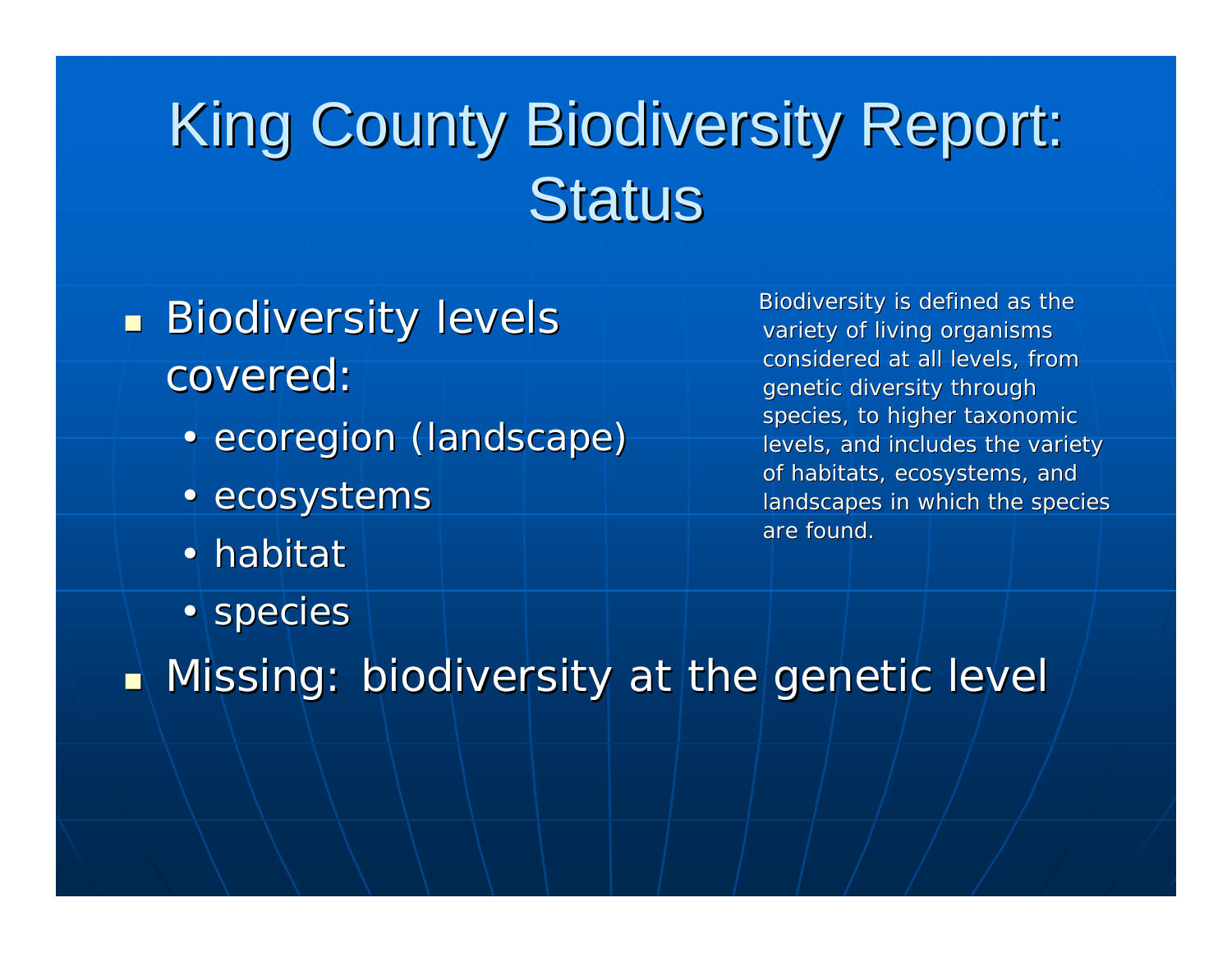### **Biodiversity Status**

| <b>LEVEL III</b>  | <b>LEVEL IV</b>                       |
|-------------------|---------------------------------------|
| Puget             | Eastern Puget Riverine Lowlands       |
| Lowland           | Eastern Puget Uplands                 |
|                   | Central Puget Lowland                 |
|                   | North Cascades Lowland Forests        |
| North<br>Cascades | North Cascades Highland Forests       |
|                   | North Cascades Subalpine/Alpine       |
|                   | Western Cascades Lowlands and Valleys |
| Cascades          | Western Cascades Montane Highlands    |
|                   | Cascade Subalpine / Alpine            |

#### Ecoregion/Landscape Level

| <b>Wetland system</b> | <b>Number of</b><br>wetlands | <b>Hectares (Acres)</b> |
|-----------------------|------------------------------|-------------------------|
| Palustrine            | 836                          | 5,507 (12, 556)         |
| Lacustrine            | 18                           | 419 (956)               |
| Palustrine/lacustrine | 17                           | 473 (1,078)             |
| Estuarine             | 13                           | 1,074 (2,449)           |
| Marine                | ~1.30                        | ~132~(~300)             |
| Total                 | 884                          | 8,789 (20,039)          |

### **Ecosystem/Habitat Level**

| <b>KING COUNTY ANIMAL AND PLANT SPECIES</b> |                                                               |                                      |  |  |
|---------------------------------------------|---------------------------------------------------------------|--------------------------------------|--|--|
| <b>Species Group</b>                        |                                                               | <b>No. of Species in King County</b> |  |  |
|                                             | <b>Birds</b>                                                  | 221 (5 are introduced)               |  |  |
| $\frac{1}{2}$                               | <b>Mammals</b>                                                | 69 (8 are introduced)                |  |  |
| 办                                           | Amphibians                                                    | 12 (1 is introduced)                 |  |  |
| ໄດ                                          | <b>Reptiles</b>                                               | 8 (2 are introduced)                 |  |  |
| <b>Helip</b>                                | <b>Freshwater Fish</b>                                        | 50 (20 are introduced)               |  |  |
|                                             | Marine Fish in Intertidal/<br><b>Shallow Subtidal Habitat</b> | Over <sub>60</sub>                   |  |  |
|                                             | <b>Vascular Plants</b>                                        | 1249 (383 are introduced)            |  |  |

### Species Level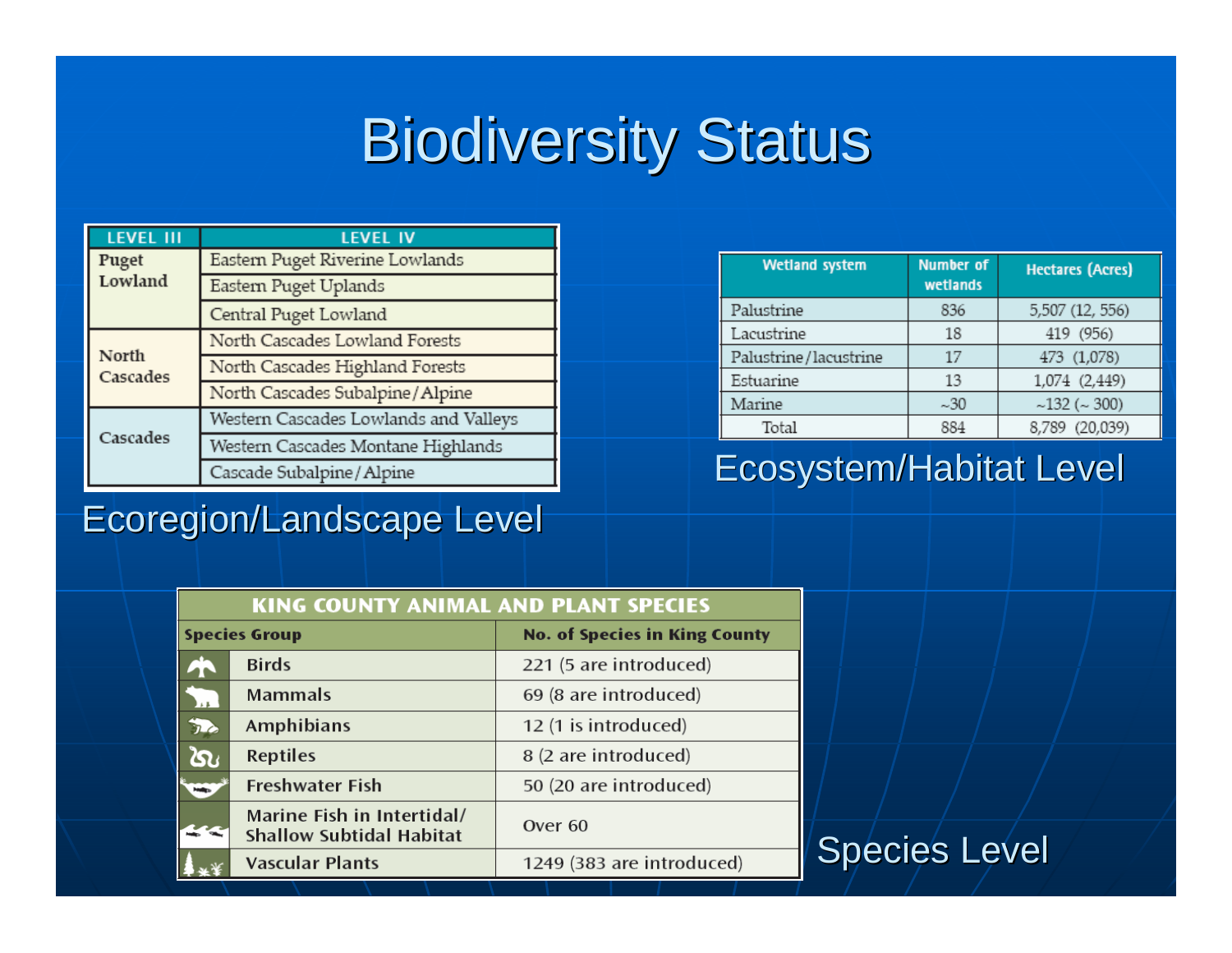### KING COUNTY LANDSCAPE DIVERSITY

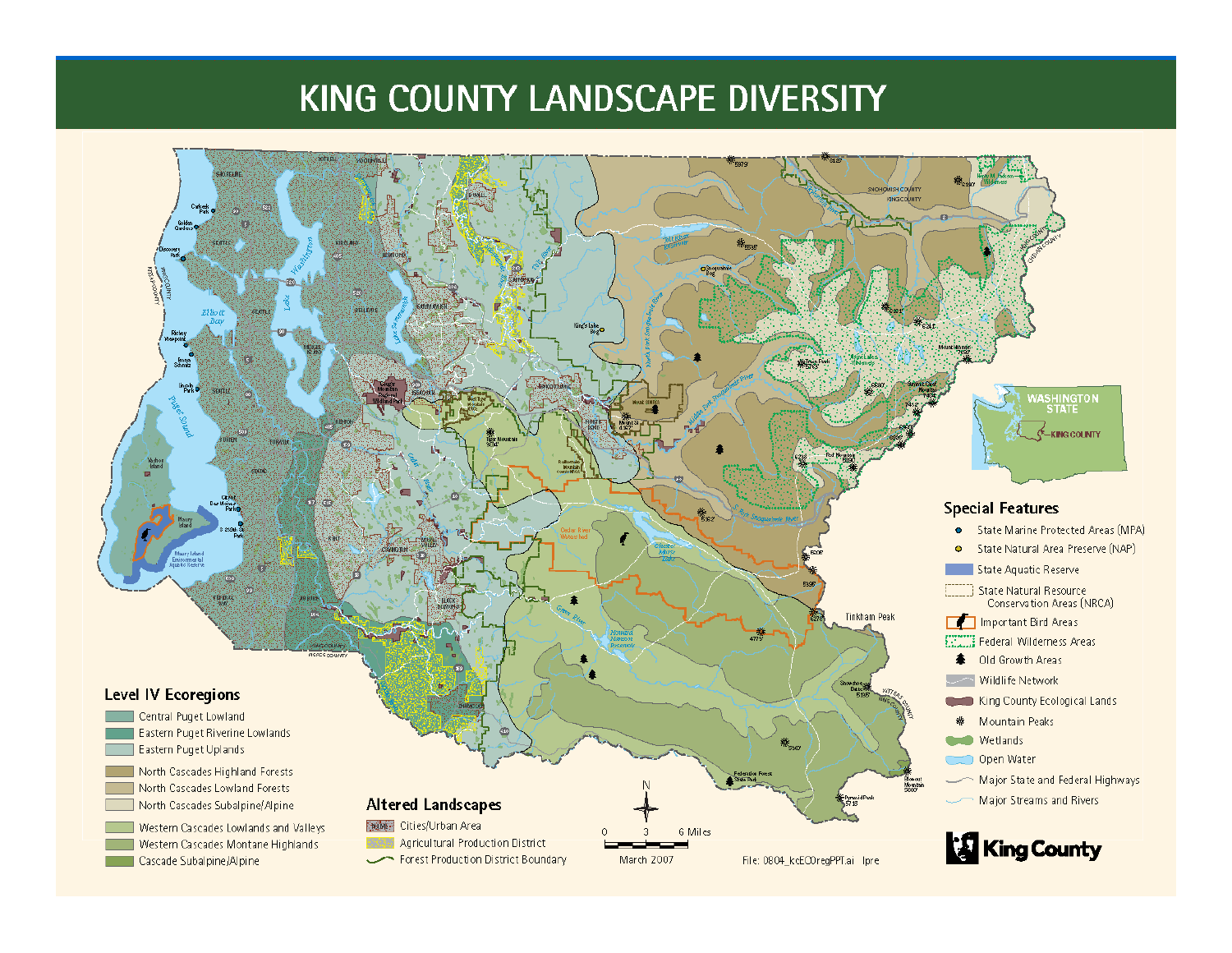#### KING COUNTY RARE, THREATENED, AND ENDANGERED PLANT AND ANIMAL SPECIES

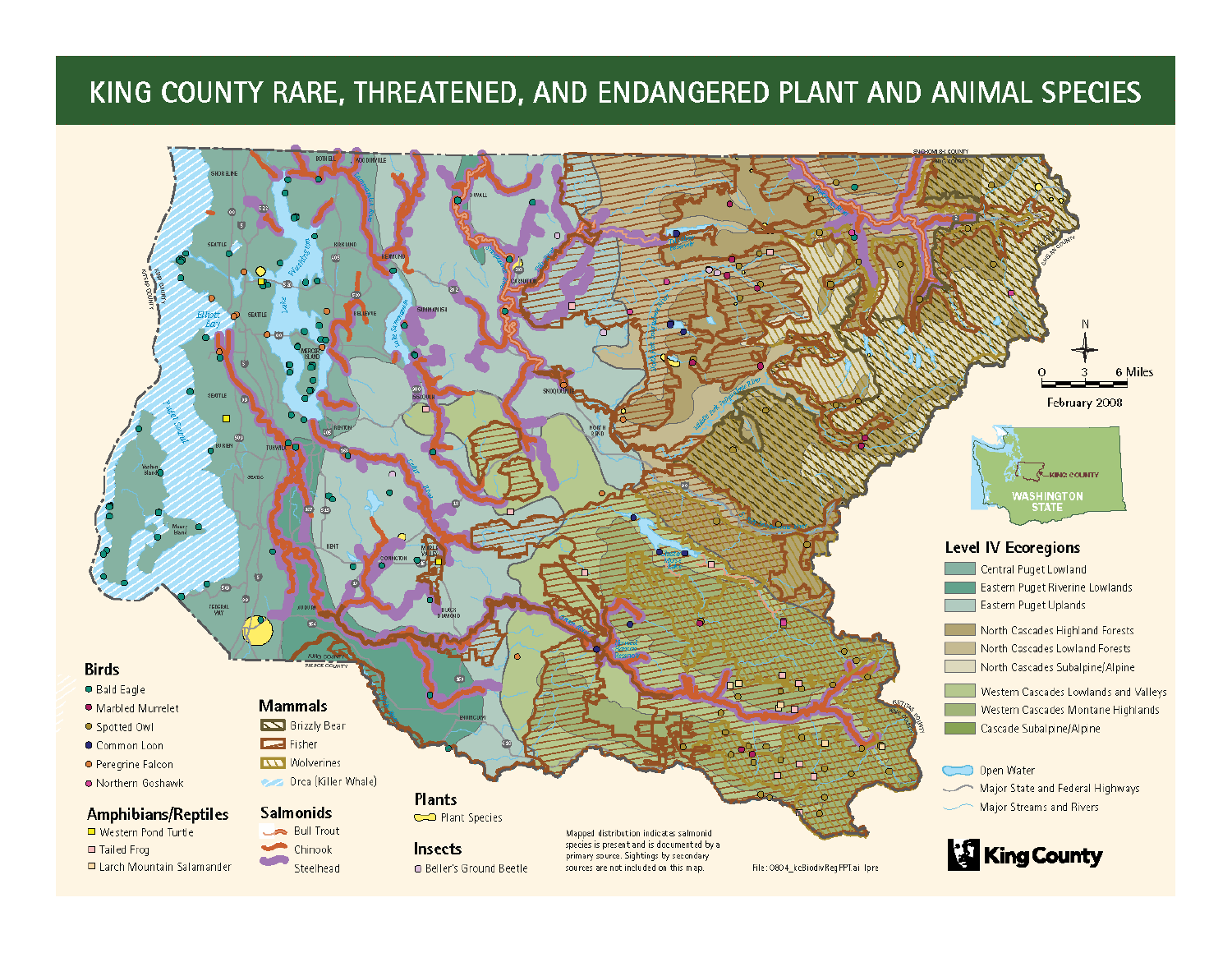# Findings

- **Puget Lowland ecoregion is most altered,** N. Cascade Alpine the least;
- **Amphibians probably have declined most national most random** dramatically;
- $\blacksquare$ Anna's Hummingbird and Western Scrub Jay expanding range;
- **Cougar Mtn. may be a local biodiversity** "hotspot";
- $\blacksquare$  Many information gaps remain.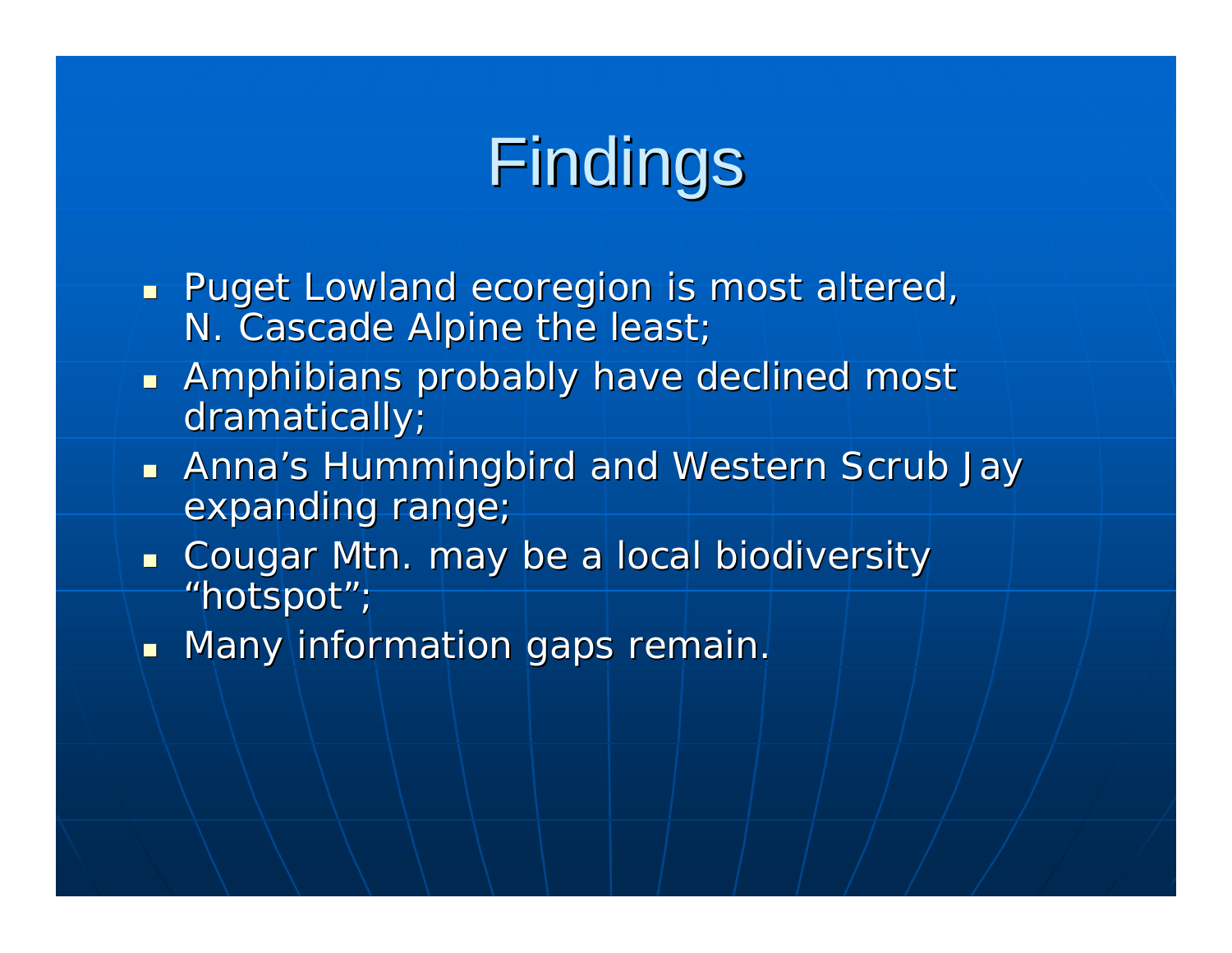# **Information Gaps**

- **Species' distributions and status information is** poor;
- $\blacksquare$ No complete natural history survey;
- $\blacksquare$  Little genetic and life history information available to assess diversity and viability for known species.

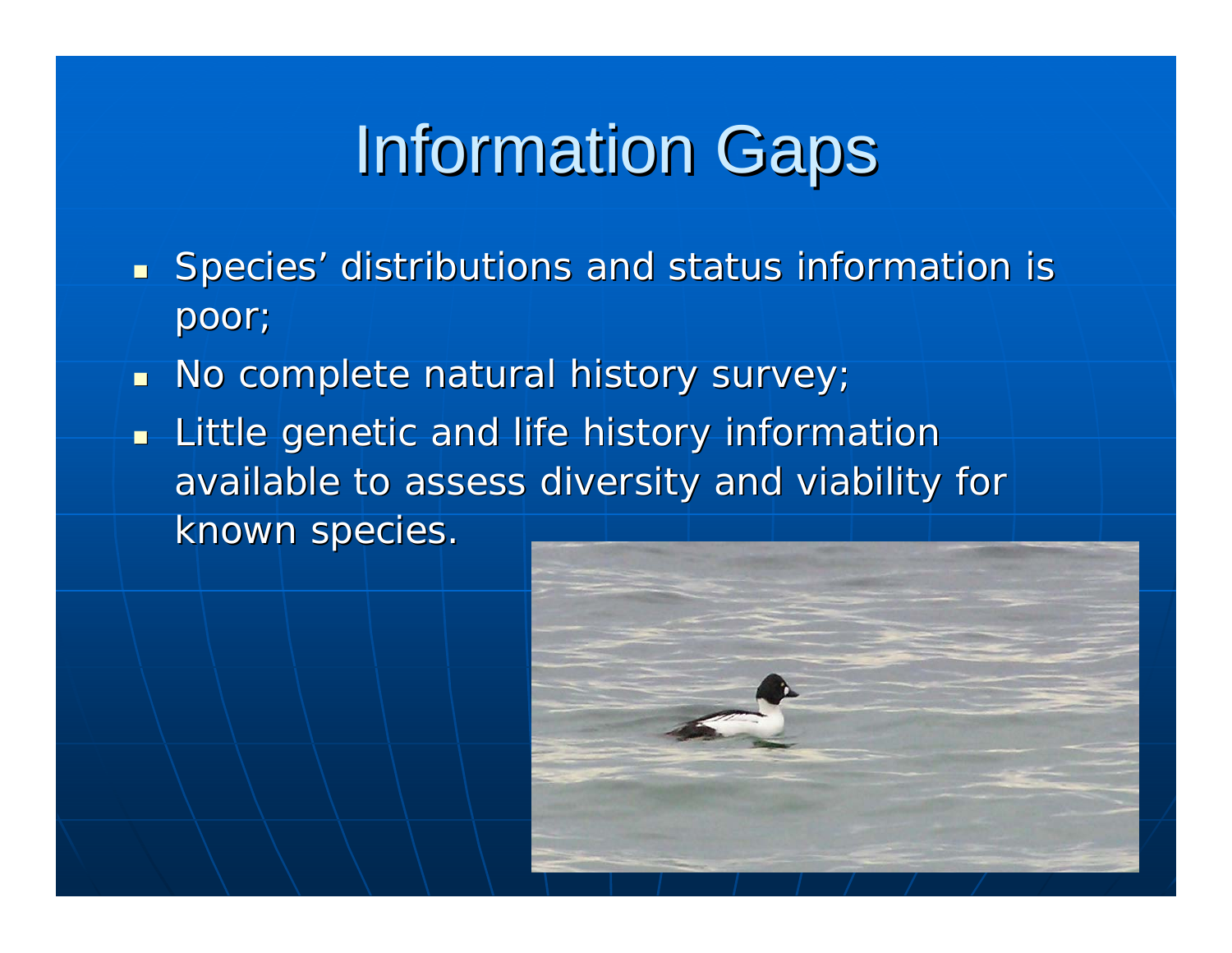# **Filling Information Gaps**

- $\blacksquare$ ■ Eco-regional Assessment
- П **Public's observations to database** s
- п ■ Citizen science monitoring? Phenology..

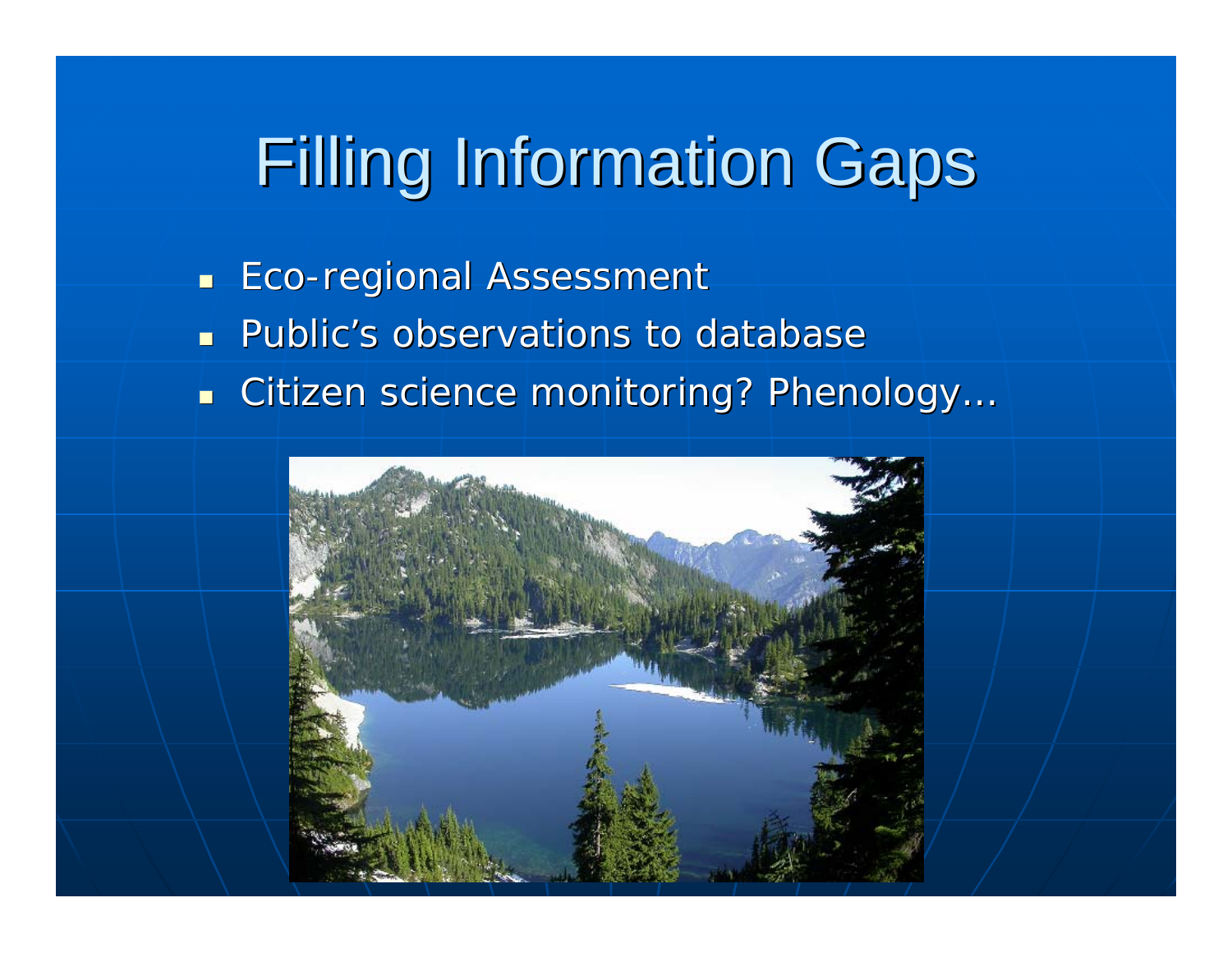## Looking Ahead Biodiversity Framework & Strategy Biodiversity Framework & Strategy

King County Biodiversity Goals:

- Functional landscapes and ecosystems
- Viable populations (native species and human sustainability)

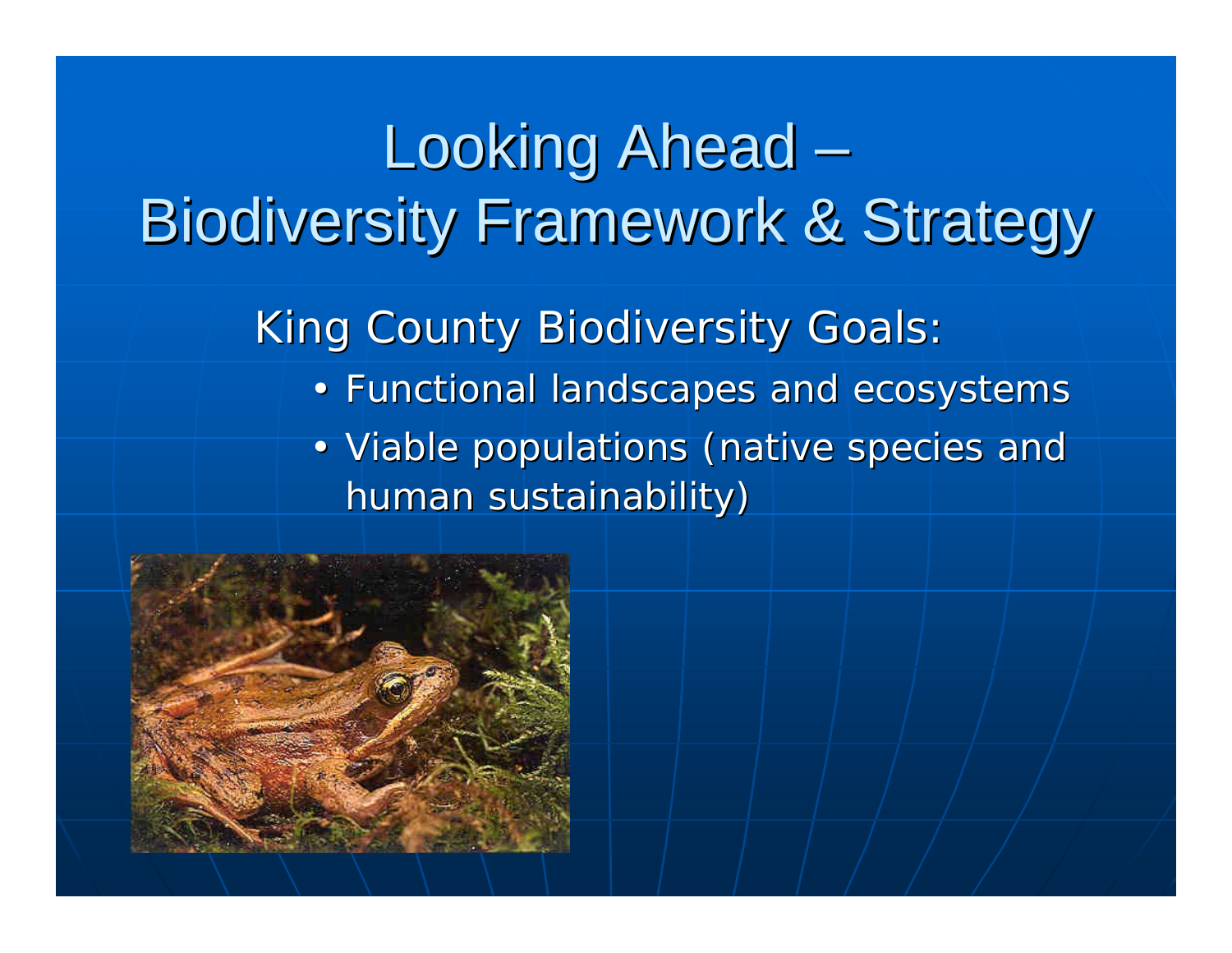# Looking Ahead Biodiversity Framework & Strategy

Elements of an ecosystem-based approach to biodiversity conservation:

- $\blacksquare$ Set boundaries using ecological and evolutionary processes
- $\blacksquare$ Represent native ecosystem types and seral stages
- $\blacksquare$ Address multiple levels of organization
- $\blacksquare$ Address multiple temporal and spatial scales
- $\blacksquare$ Manage for Resilience and Redundancy
- n) Renew the ethical commitment to conservation (Leopold)
- $\blacksquare$ Engage citizens Engage citizens